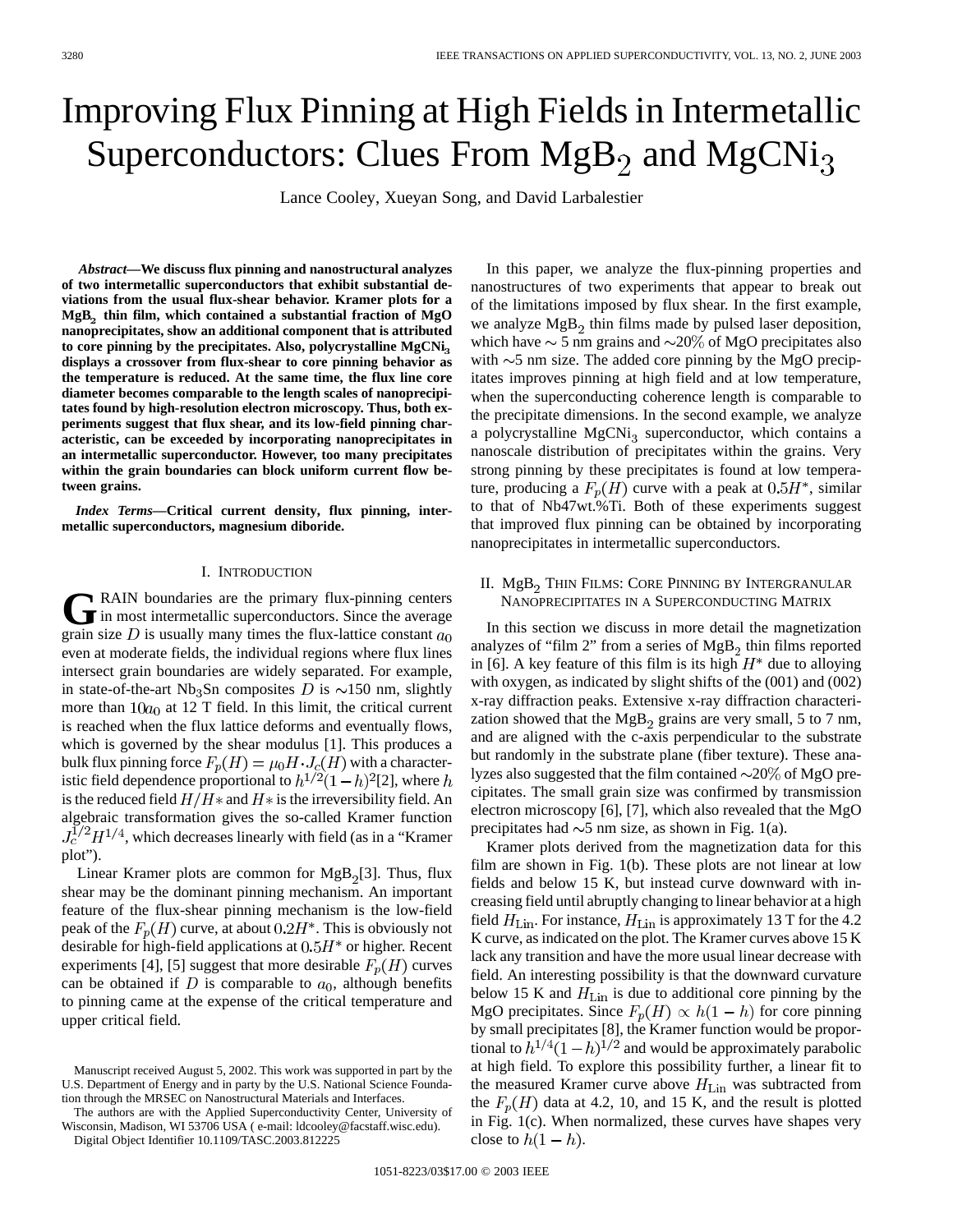

Fig. 1. (a) Transmission electron micrograph of the  $MgB<sub>2</sub>$  film 2 from [6]. Only some of the grains are brightly diffracting, showing the grain size. (b) Kramer plots at 4.2 to 25 K for this film. Dashed and dotted lines are guides to the eye. The falloff near zero field is an artifact of the reversal of the magnetization loop from a saturated critical state. (c) Bulk pinning-force curves derived from magnetization data, after subtracting a linear Kramer function fit to high field data in (b), indicated by the dotted lines.

We admit that we do not fully understand why the Kramer plots abruptly change at  $H_{\text{Lin}}(T)$  and core pinning apparently disappears with increasing field. Since this  $MgB<sub>2</sub>$  film is among the first ones made, one possibility is that the film is not homogeneous but is instead divided into 2 different superconducting regions with 2 different pinning mechanisms. In one region, core pinning is dominant, perhaps due to the presence of MgO precipitates. This region apparently has a critical temperature between 15 and 20 K, and may have  $H^*(T) \approx H_{\text{Lin}}(T)$ . In the other region, flux-shear is dominant, perhaps due to a lack of precipitates. This region has the higher critical temperature and  $H^*(T)$  reported previously [6], [9].

Nonetheless, we believe the presence of a large fraction of MgO precipitates and the observation of Kramer curves consistent with core pinning are related. Since the precipitates are  $\sim$ 5 nm in size, they are slightly smaller than the flux line core diameter at 0 K,  $2\xi(0) \approx 8$  nm [9], and thus have nearly ideal size for core pinning. The precipitates are also embedded in a matrix of nanoscale  $MgB<sub>2</sub>$  grains, which may function as a homogeneous medium since grain boundaries are not weak links [3]. Perhaps the situation is similar to that in Nb–Ti alloys, where strong pinning by precipitates dominates the background pinning of grain boundaries [10].

# III. MgCNi<sub>3</sub>: CORE PINNING BY INTRAGRANULAR NANOPRECIPITATES

 $MgCNi<sub>3</sub>$  is another superconductor discovered in 2001, with a  $T_c$  of  $\sim$ 8 K in specimens prepared with a substantial excess of



Fig. 2. (a) Reduced bulk pinning force curves for  $MgCNi<sub>3</sub>$ , from [12]. (b) Transmission electron micrograph, showing a graphite layer between colonies of MgCNi<sub>3</sub> grains. (c) High-resolution TEM image taken along the [301] zone axis, showing Moiré fringe domains due to unidentified cubic precipitates. (d) A schematic of the fringe generation, indicating how the precipitate size corresponds with the observed domains. (e) Selected area diffraction pattern for the same zone axis as in (c). Satellite spots next to the main spots indicate that the precipitate has a lattice parameter 25% larger than the parent MgCNi<sub>3</sub> phase and has cube-on-cube alignment.

carbon [11]. In this section we summarize our combined electromagnetic and nanostructural analyzes of a sample prepared with overall composition MgC<sub>1.5</sub>Ni<sub>3</sub>,  $T_c$  of 7.2 K, and  $\mu_0 H_{c2}(0)$ of 12.4 T [12]. Magnetization measurements showed that the sample has unusual flux pinning properties for an intermetallic superconductor, shown in Fig. 2(a). While flux shear is indicated at 6.5 K,  $F_p(h)$  changes smoothly with decreasing temperature, and at 1.8 K it has the curve shape expected for core pinning. Moreover, the smooth evolution of pinning-force curves with decreasing temperature is very similar to that seen in Nb–Ti alloys [10], suggesting a dense nanostructure of pinning centers.

Electron microscopy analyzes, summarized in Fig. 2(b), showed that the microstructure consists of colonies of MgCNi<sub>3</sub> grains surrounded by a network of graphite. The graphite is believed to subdivide the magnetization current loops to  $\sim$ 10  $\mu$ m diameter. Higher magnification showed that each colony contains 100 to 300 nm grains. Higher resolution images of the grain interiors reveal a system of Moiré fringes, Fig. 2(c), indicative of fine precipitates [13]. The fringe domain size suggests that the precipitates have  $\sim$  5 nm size, as the sketch in Fig. 2(d) illustrates. Diffraction patterns, such as the one shown in Fig. 2(e), indicate that the precipitates have cubic symmetry and a lattice parameter that is 25% larger than that of the  $MgCNi<sub>3</sub>$ . Thus, the precipitates have a 5-on-4 commensuration with the parent lattice. So far, we have not been able to identify the precipitates.

Since the precipitate diameters are comparable to the flux line core size at 0 K, they are strong core pinning sites and capable of producing the characteristic  $h(1-h)$  curve. At higher temperature, the increase of  $\xi(T)$  causes the flux line cores to expand above the length scale of the nanostructure, which decreases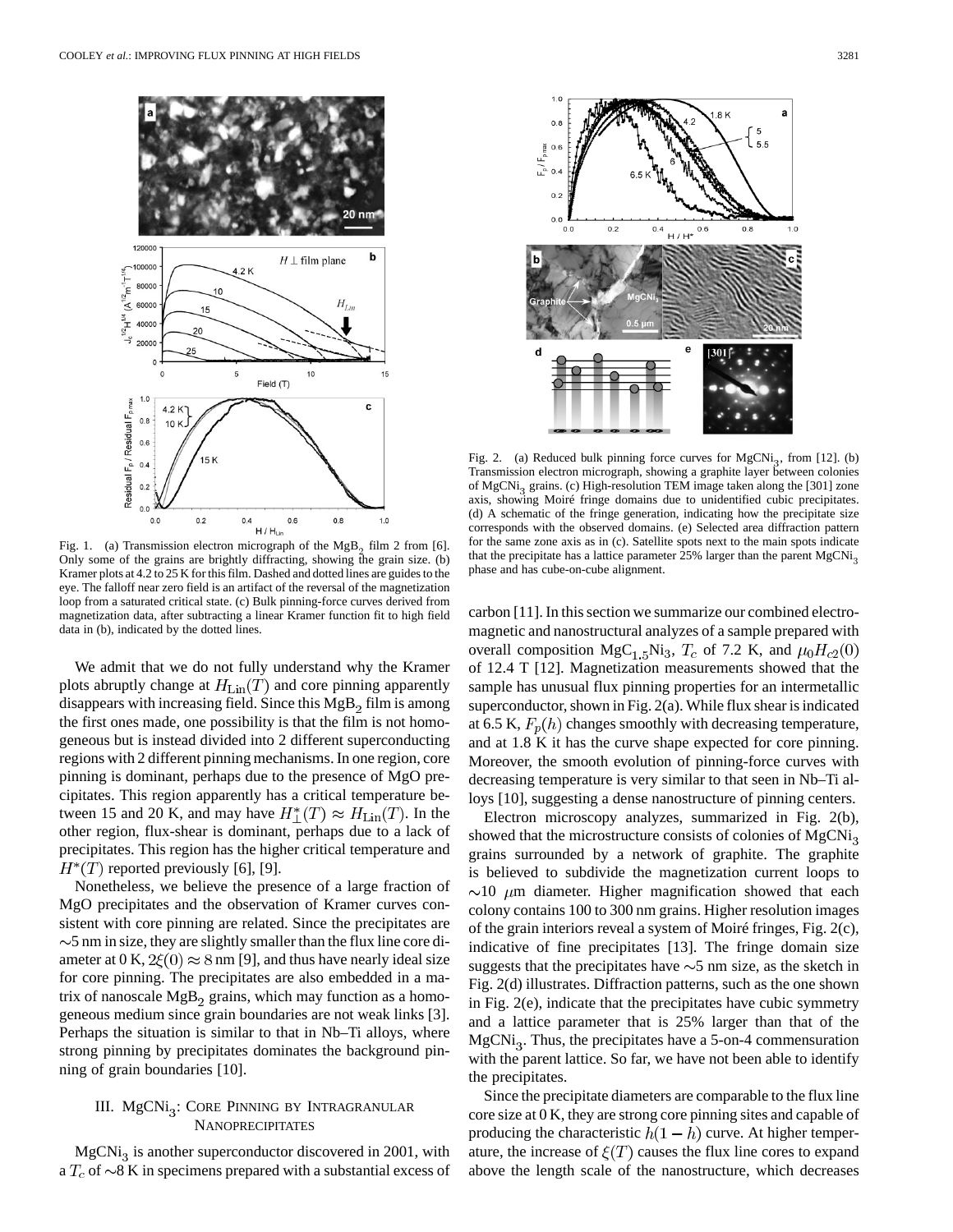

Fig. 3. (a) Schematic of core pinning in the  $MgB<sub>2</sub>$  thin film. White hexagons represent superconducting grains, while gray circles represent nonsuperconducting precipitates. Below the sketch is indicated the corresponding flux line size and separation at high field. (b) Schematic of core pinning in MgCNi<sub>3</sub>. White hexagons again represent superconducting grains and gray circles precipitates. The sketch is to scale with (a).

their effectiveness as pinning centers. As in Nb–Ti, the background pinning by grain boundaries is present at all temperatures, and grain boundaries may dominate near  $T_c$ . This explains why the peak of  $F_p(h)$  shifts toward lower field with increasing temperature, from a curve consistent with core pinning to one consistent with flux shear.

#### IV. DISCUSSION

While the particular physics associated with the flux shear pinning mechanism has been debated for a long time, the most recent work suggests that the flux line lattice (FLL) is plastically deformed by the Lorentz and pinning forces [14]. In this case, dislocations separate elastically correlated domains of flux lines. At the critical current, such correlated flux domains might slide past each other along dislocated domain walls. In this disordered regime, the shear modulus for dislocation motion defines the critical current density. Breaking out of this limit therefore requires destruction of flux-lattice order, in favor of the single fluxon pinning limit believed to be valid for very dense arrangements of pinning centers such as in Nb–Ti. In this case, elementary pinning interactions can be summed directly. In principle, this limit occurs if strong pinning sites are arranged over length scales comparable to  $a_0$ [15].

The two scenarios for exceeding flux-shear limits at high fields described above are summarized in the diagrams in Fig. 3. In Fig. 3(a), a nanoscale mixture of superconducting grains and precipitates is considered. The nanoscale granular matrix should be transparent to current flow in this case, and it should be relatively free from blocking layers or other quasicontinuous interfaces. Fig. 3(a) is suggestive of an artificial mixture of nanoparticles that are sintered together. In Fig. 3(b), nanoprecipitates or similar point pinning sites are added inside the grains. In this case, other precipitation modes, such as grain-boundary films or triple-point precipitation, can obstruct current flow across the boundaries. Fig. 3(b) is suggestive of a continuous metastable solid solution, from which precipitates have been formed. Thus, while the two scanarios are conceptually identical, the particular obstacles and practical fabrication routes may be quite different.

In both  $MgB_2$  and  $MgCNi_3$ , core pinning by small precipitates exceeds the pinning by grain boundaries at high field and low temperature, which is the field and temperature range of interest for magnet applications. This can be the result of either a stronger elementary core-pinning force or a higher number of core pinning interactions, or both. While core pinning sites probably outnumber grain-boundary interactions in  $MgCNi_3$ , the very small grain size of the  $MgB<sub>2</sub>$  film suggests that pinning interactions with grain boundaries can occur with comparable frequency along the length of a flux line as interactions with MgO precipitates. We infer, therefore, that the elementary core-pinning interaction must be stronger than that of the grain boundaries. If the nonlocal Josephson treatment of grain boundaries is valid [16], the apparently weaker pinning strength of grain boundaries would be consistent with strong coupling, far above any weak link threshold. Our assumption, that the MgB matrix functions as a homogeneous medium as far as core pinning is concerned, may thus be valid.

Moreover, since  $D \approx a_0$  in the thin film experiment, it is curious why the background pinning by grain boundaries does not produce deviations from linear Kramer curves, as seen in  $Nb<sub>3</sub>Sn$  recently [4], [5]. Perhaps this is further evidence that grain boundaries are not as effective pinning centers in  $MgB<sub>2</sub>$  as they are in other intermetallic superconductors such as  $Nb<sub>3</sub>Sn$ . Two key factors may be the rather long coherence length of  $MgB_2$ ,  $\xi(0) \geq 4$  nm, and the fact that  $MgB_2$  so far appears to tolerate very limited variations from stoichiometry. These factors would subdue the effects of structural or chemical variations along grain boundaries that produce the pinning force [16], [17]. While this argument may be contradictory to the good pinning observed in many bulk samples, tapes and wires, recent microscopy work [7], [18], [19] suggests that MgO precipitates are common in  $MgB<sub>2</sub>$  samples.

Several experiments have attempted to produce nanostructures similar to the models in Fig. 3. Wang *et al.* [20] added  $Y_2O_3$  nanoparticles to a mixture of Mg and B powders. This produced a somewhat unexpected distribution of YB<sub>4</sub> nanoprecipitates within  $MgB<sub>2</sub>$  grains, as in Fig. 3(b). However, larger nanoprecipitates formed network in the grain boundaries that partially closed off transport current. Thus, one potential obstacle against optimizing nanoprecipitate formation is favored precipitation in the grain boundaries. Nonetheless, the high critical current densities were inferred from magnetization measurements, which must be very high on the single grain scale. Dou *et al.* [21] explored a similar process using SiC nanoparticles, where although  $Mg_2Si$  precipitates were formed, C alloyed with  $Mg_{\mathcal{B}_{2}}$  to produce poor superconducting properties. The wide range of stable borides and the extreme stability of MgO suggests very interesting flux-pinning structures can be obtained for various nanoparticle mixtures.

## V. CONCLUSIONS

We discussed flux pinning and nanostructural analyzes of two intermetallic superconductors that exhibit substantial deviations from the usual flux-shear behavior. In the first experiment, an  $MgB<sub>2</sub>$  thin film that contained a substantial fraction of nanoscale MgO precipitates was considered. Kramer